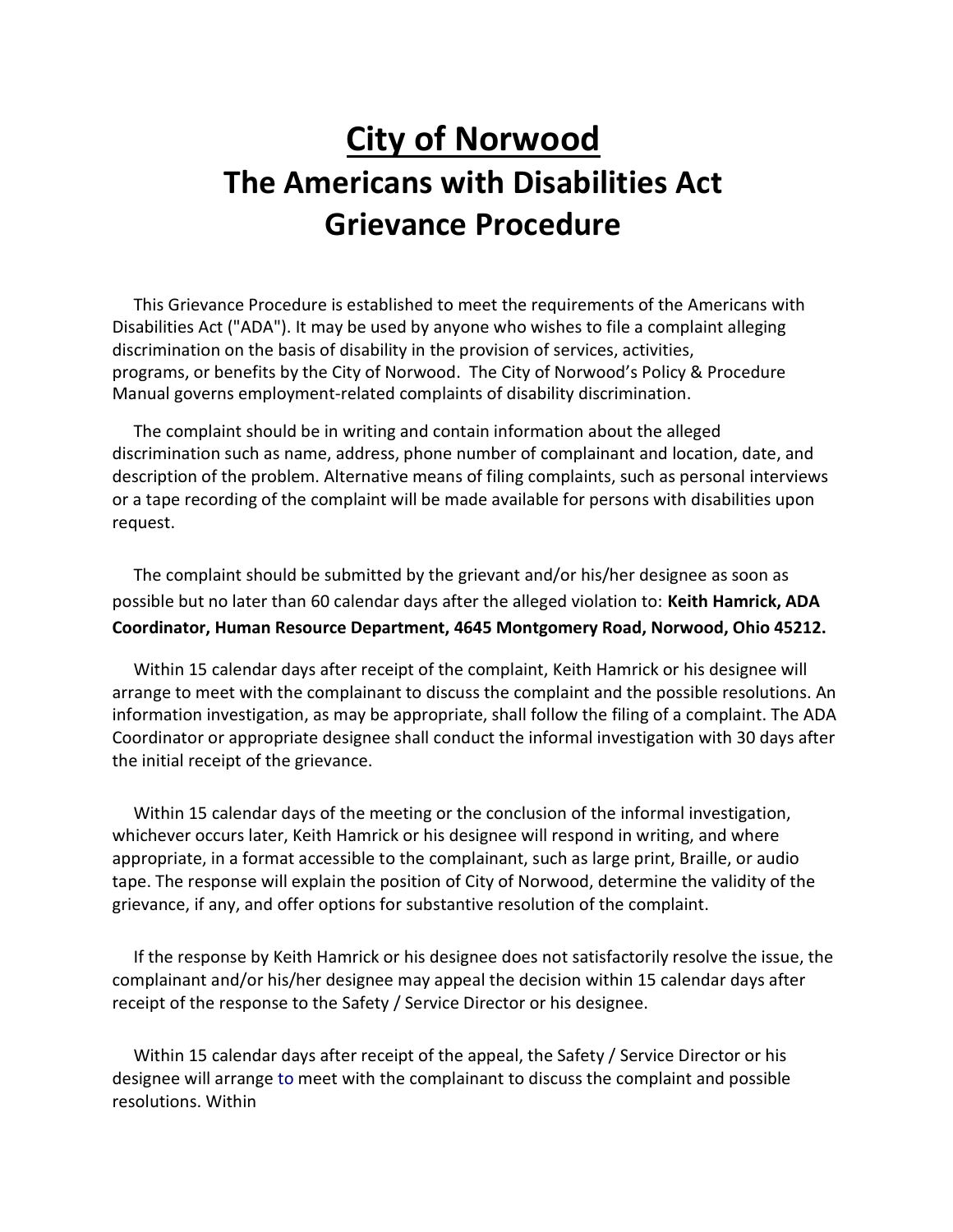15 calendar days after the meeting, the Safety / Service Director or his designee will respond in writing, and, where appropriate, in a format accessible to the complainant, with a final resolution of the complaint.

 All written complaints received by Keith Hamrick or his designee, appeals to the Safety / Service Director or his designee, and responses from these two offices will be retained by the City of Norwood in the Human Resource Department.

 The right of a person to a prompt and equitable resolution of the complaint filed under this Grievance Procedure shall not be impaired by the person's pursuit of other remedies, such as the filing of an ADA complaint with the responsible federal and/or state department or agency. Use of this grievance procedure is not a prerequisite to the pursuit of other remedies.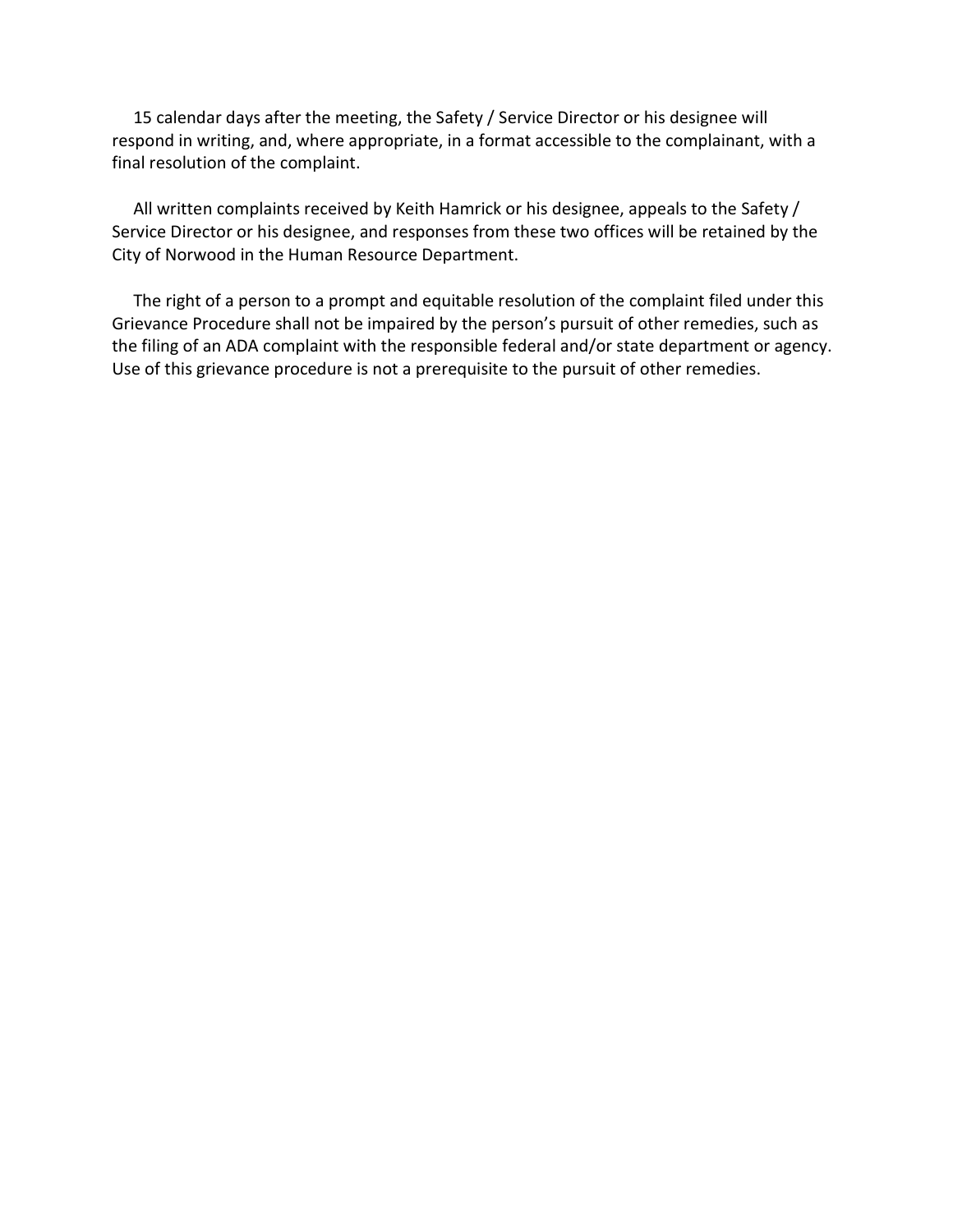

#### Keith Hamrick

## AMERICANS WITH DISABILITIES ACT (ADA) COORDINATOR 4645 Montgomery Road Norwood, Ohio 45212 khmarick@norwoodohio.gov TEL: 513-458-4500 FAX: 513-458-4502

### Title II of the Americans with Disabilities Act GRIEVANCE FORM

### 1. COMPLAINANT INFORMATION:

| Name of Complainant:                                         |                 |        |         |        |  |
|--------------------------------------------------------------|-----------------|--------|---------|--------|--|
| Last                                                         |                 | MI     | First   |        |  |
| Address:                                                     |                 |        |         |        |  |
|                                                              |                 |        |         |        |  |
| City                                                         | Stat<br>e       |        |         | Zip    |  |
| Telephone<br>Number:                                         | E-mail address: |        |         |        |  |
| Preferred Method(s) of Communication: (Check all that apply) |                 |        |         |        |  |
| _ Voice Telephone                                            | <b>TTY</b>      | E-mail | US Mail | Other: |  |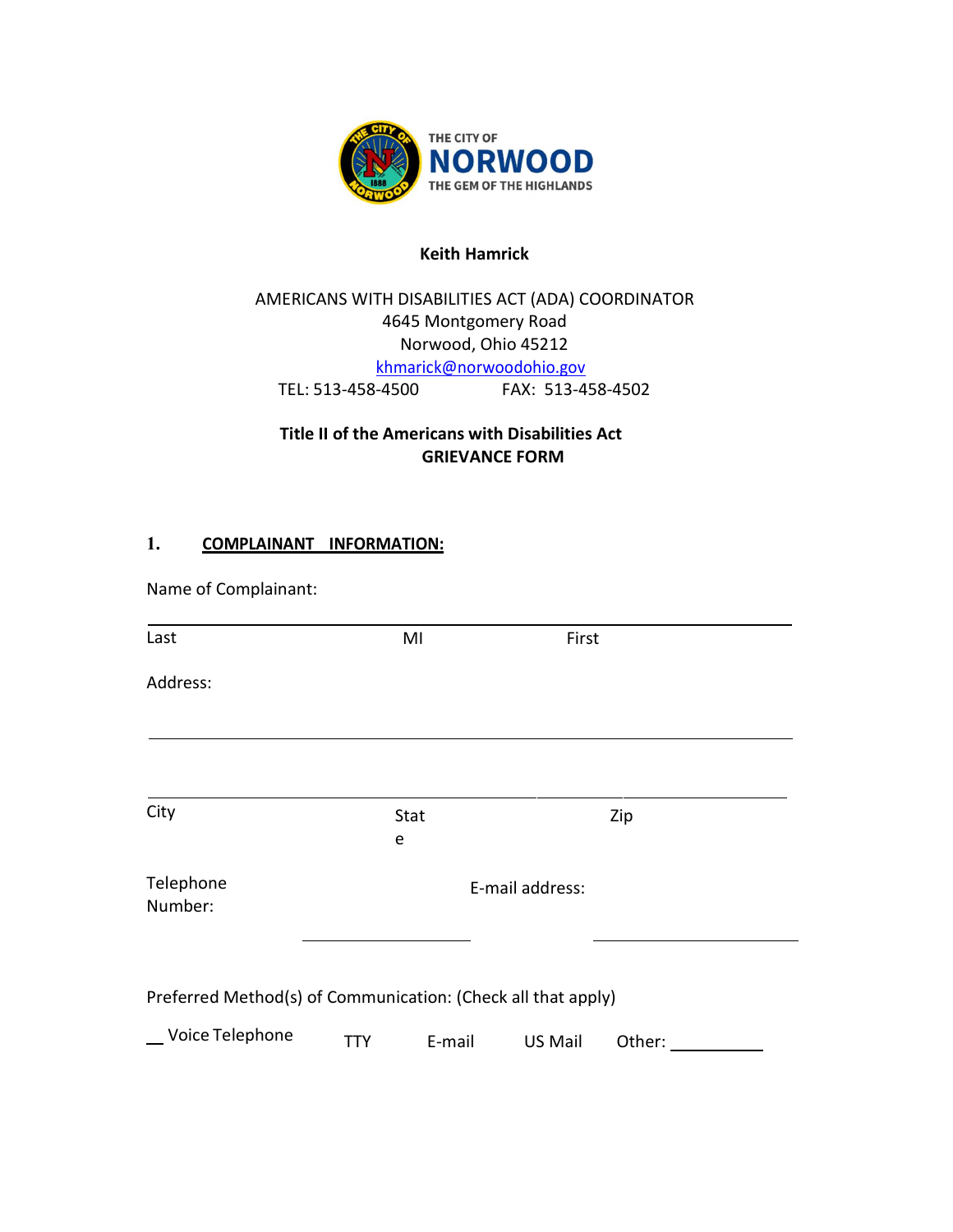- 2. DESCRIBE YOUR COMPLAINT OF DISCRIMINATION BASED UPON DISABILITY: Be specific and give date(s), time(s) and location(s). Use the reverse side of this sheet or attached pages, if needed
- 3. PERSONS NAMED IN YOUR COMPLAINT: List the names of (or describe) all persons involved in your complaint. Indicate the job title and City Department if possible.

4. WITNESSES TO YOUR COMPLAINT: List the names of (or describe) all persons involved in your complaint. Indicate the job title and City Department, if possible.

5. EVIDENCE AND DOCUMENTATION: List and provide any physical evidence, written or recorded documents, or any other information that directly supports your specific claim of discrimination.

6. CASE REMEDY AND/OR RESOLUTION: What remedies or resolutions are you seeking?